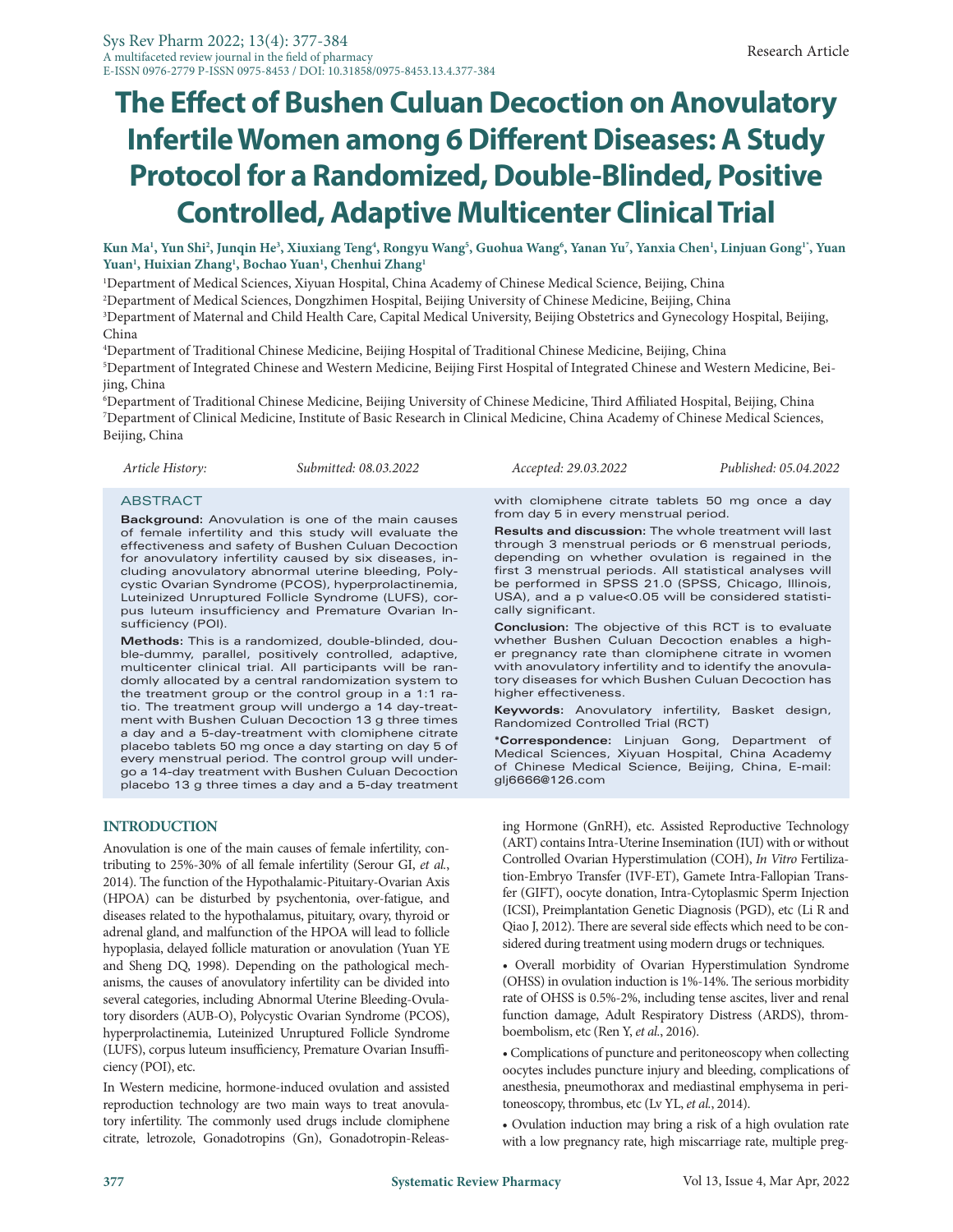nancy and ectopic pregnancy.

• Ovulation induction surpassing the natural period could elevate the risk of cancer, such as breast cancer, cancer of the genital tract and melanoma (Santos MA, *et al.*, 2010; He-feng HU, *et al.*, 2012; Davies MJ, *et al.*, 2012).

Current clinical trials have shown that Traditional Chinese Medicine (TCM) was associated with significantly higher pregnancy rates than control treatments, and the ovulation rates between the two groups were not significantly different (Zhou D, *et al.*, 2017; Luo L and Chen SQ, 2015; Fan XD, *et al.*, 2013). It is notable that all systemic reviews and meta-analyses have mentioned that there is a lack of high-quality, strong, evidence-based, large-sample Randomized Controlled Trials (RCTs) on this topic.

Bushen Culuan Decoction was created more than 20 years ago. In a previous experimental study evaluating the effectiveness and safety of Bushen Culuan Decoction in treating anovulatory infertility, it was found that Bushen Culuan Decoction had no adverse effect or toxic reaction in acute toxicity tests, reproductive toxicity tests, genetic tests and teratogenic toxicity tests (Ma K and Li M, 2017) and significantly promoted follicle maturation, ovulation and luteinization (Ma K, 1997). A clinical exploratory study showed that Bushen Culuan Decoction significantly increased the pregnancy rate, depressed serum Prolactin (PRL) and elevated serum Estradiol  $(E_2)$  compared with the control treatment in women with anovulatory infertility (Ma K, *et al.*, 2015).

Until now, most studies about TCM treating anovulatory infertility have focused on a single disease in a single center, and there is no study with a large sample size aiming to verify the effectiveness and safety of Bushen Culuan Decoction in treating anovulatory infertility. Based on the results of previous studies, we hypothesized that Bushen Culuan Decoction would improve the pregnancy rate by promoting follicle development and ovulation and improving endometrial receptivity. This study will evaluate that hypothesis.

# **OBJECTIVES**

The objective of this RCT is to evaluate whether Bushen Culuan Decoction enables a higher pregnancy rate than clomiphene citrate in women with anovulatory infertility and to identify the anovulatory diseases for which Bushen Culuan Decoction has higher effectiveness (among AUB-O, PCOS, hyperprolactinemia, LUFS, corpus luteum insufficiency and POI).

# **METHODS**

## *Design*

This is a randomized, double-blinded, double-dummy, parallel, positively controlled, adaptive, multicenter clinical trial comparing the pregnancy rate after treatment with Bushen Culuan Decoction versus treatment with clomiphene citrate in women suffering from anovulatory infertility caused by AUB-O, PCOS, hyperprolactinemia, LUFS, corpus luteum insufficiency or POI and the flow chart and assessment time points are shown in *Figure 1*. The study protocol will be drafted in accordance with the guidelines of the Standard Protocol Items: Recommendations for Interventional Trials (SPIRIT), this study has been registered at www.clinicaltrail.gov (NCT03709849).



**Figure 1: Study flow chart. Note: AMH: Anti-Mullerian Hormone; INHB: Inhibin B; PI: Pulsatility Index**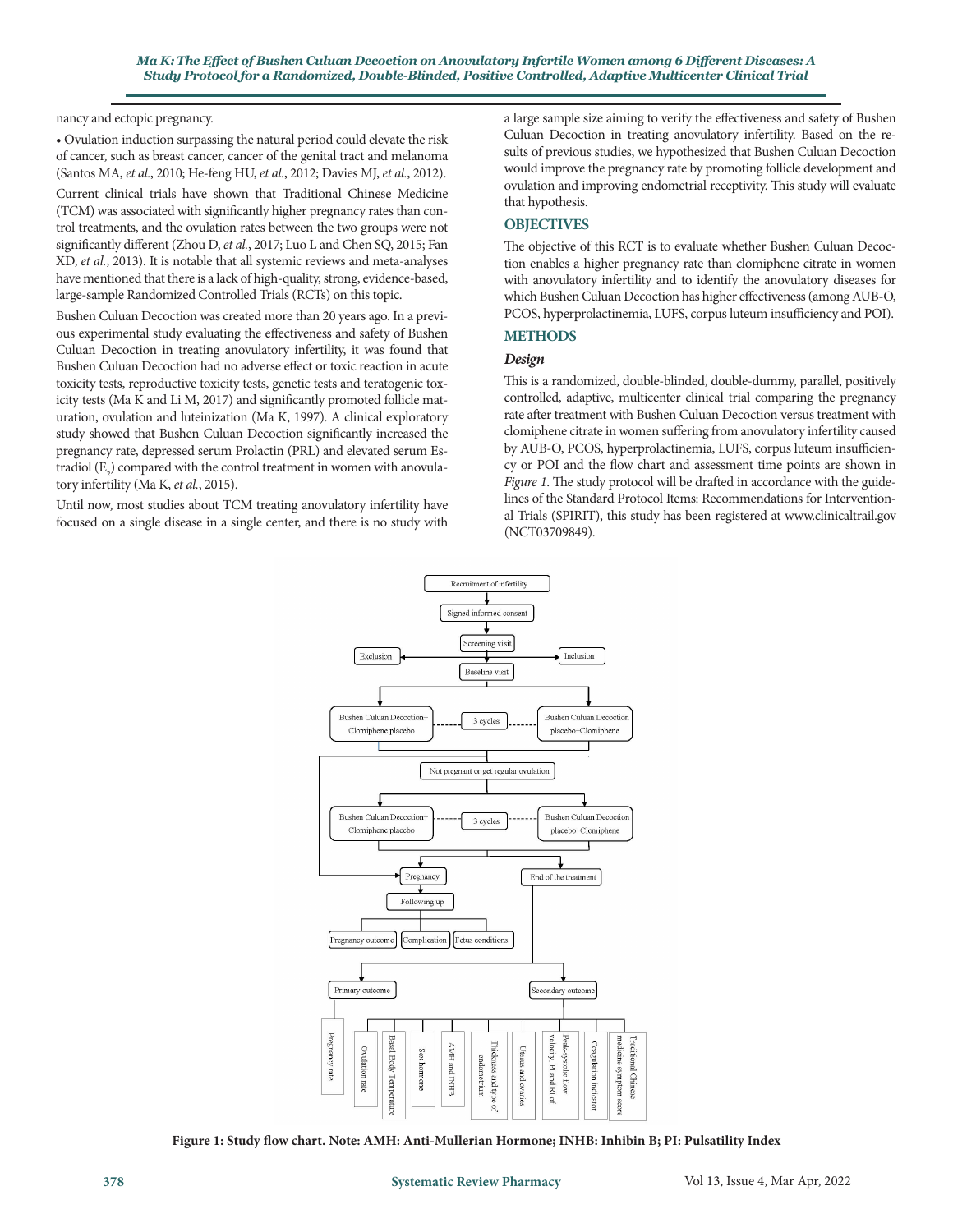# *Patient and public involvement*

At the stage of research scheme formulation, the research group invited patients to participate in the scheme feasibility review meeting, and the researchers fully listened to and adopted the opinions of patients, especially in determining the return visit time and drafting informed consent. The final report of the patient's study will also be fed back to the patient.

## *Sample size estimation*

In a previous study, the total effective rate in the experimental group was 90%, and the total effective rate in the control group was 80%.

Total effective rate%=(markedly effective+effective)/number of patients  $\times$ 100%

Thus, the difference between the two groups was 10%. We used the calculation formula for superiority trials to calculate the sample size, and the α error and β error were set at 0.05 and 0.10, respectively. This will require a sample size of 219 participants in each group. The dropout rate is expected to be 20%, which means that a total of 528 patients are needed for the two groups.

This study is an adaptive research study with an interim analysis. In the first stage of the study, 6 hospitals will screen 1/3 of the total sample size, which will be 176 patients. When we calculate the pregnancy rate, the primary outcome of this study, we will go through the first unblinding and interim analysis. The aim of the interim is to find out which of the six diseases are more sensitive to Bushen Culuan Decoction therapy. If Bushen Culuan Decoction shows significant clinical benefit or tends toward a benefit for a certain disease, research on this disease will go into the second stage of the study. If Bushen Culuan Decoction does not reach the treatment effectiveness threshold, research on this disease will be suspended in the next stage. At this time, the sample size will be recalculated according to the interim analysis result.

## *Participants*

All participants will be evenly recruited from six hospitals in Beijing, China: Xiyuan Hospital of China Academy of Chinese Medical Sciences, Dongzhimen Hospital, Beijing Obstetrics and Gynecology Hospital, Beijing Hospital of Traditional Chinese Medicine, Beijing First Hospital of Integrated Chinese and Western Medicine and Beijing University of Chinese Medicine Third Affiliated Hospital. 88 participants will be recruited from every hospital. In order to let more patients see our recruitment, we will publicize the official account and website of WeChat, and put up posters in each sub center.

## *Inclusion criteria*

Participants are women aged 21-40 years old who have been diagnosed with infertility and one of the following diseases: Anovulatory abnormal uterine bleeding, Polycystic Ovarian Syndrome, hyperprolactinemia, Luteinized Unruptured Follicle Syndrome, corpus luteum insufficiency and ovarian insufficiency; who have been diagnosed with the TCM syndrome of kidney deficiency pattern and blood stasis pattern; who have regular sexual intercourse during treatment; and who voluntarily sign the informed consent.

## *Exclusion criteria*

The study excludes participants who have infertility due to congenital reproductive system physiological defects or malformations; hereditary factors; oviduct defects; immune factors; uterine fibroids; adenomyosis or endometriosis; spouses with reproductive defects; severe abnormalities of the cardiovascular system, liver function, kidney function or hemopoietic system; or allergies to experimental drugs.

## *Discontinuation criteria*

Treatment will be discontinued when the PI deems the trial harmful for the participant. The whole trial will be terminated if the clinical trial is canceled by authorities or Serious Adverse Events (AEs) happen during the trial.

## *Withdrawal criteria*

Participant have the right to withdraw from the study, as defined in the informed consent document, or to "drop out" if they do not explicitly withdraw from the study but are no longer undergoing training and testing. The reason for withdrawal should be understood as far as possible and recorded, for example, perceiving lack of efficacy; intolerance of certain adverse effects; inability to continue the clinical study; lost to follow-up without explanation. Case record forms for withdrawn participant will be kept, and the results of the last trial will be considered final.

# *Diagnostic criteria of related diseases*

Infertility is established by a clinical pregnancy after 12 months of regular, unprotected sexual intercourse, either primary or secondary (Zegers-Hochschild F, *et al.*, 2009).

**Abnormal Uterine Bleeding-Ovulatory disorders (AUB-O):** AUB-O will be diagnosed if both (1) and (2) are met and at least one of (3) and (4) (Gynecologic endocrinology group, Obstetrics and Gynecology branch of Chinese Medical Association, 2014).

• Uterine bleeding has no cyclicity or regularity, and the bleeding amount cannot be estimated. Anemia or hemorrhagic shock will mark severe cases.

• Excludes bleeding caused by pregnancy or pregnancy-related factors, bleeding after menopause, bleeding from the genital tract except the uterus or from nongenital organs, iatrogenic bleeding, and bleeding caused by systemic disease.

• Basal Body Temperature (BBT) appears as a single phase.

• One or more sex hormone levels are beyond the normal range, including Follicle-Stimulation Hormone (FSH), Luteinizing Hormone (LH), Prolactin (PRL), Estradiol  $(E_2)$ , Progesterone (P) and Testosterone (T).

**Polycystic Ovarian Syndrome (PCOS):** PCOS can be diagnosed if at least 2 of the 3 conditions are met (Lin-lin CU and Zi-jiang CH, 2011).

*• Oligomenorrhea or amenorrhea:* oligomenorrhea means a menstrual period >35 days or <8 cycles in the past year 2-3 years after menarche, and amenorrhea means a duration of the menstrual period >90 days. BBT shows a single phase.

*• Clinical and/or biochemical hyperandrogenism:* The features of clinical hyperandrogenism include crinosity and acne, and biochemical hyperandrogenism is defined as total Testosterone (T) >2.6 nmol/L and free Testosterone  $\geq 6.0$  pg/mL.

*• Polycystic ovarian morphology:* Transvaginal ultrasound shows the presence of  $\geq$  12 natural follicles with follicle diameters  $\leq$  9 mm and/or ovarian volumes >10 mL.

**Hyperprolactinemia:** Hyperprolactinemia can be diagnosed if (1) is met (Gynecologic endocrinology group, Obstetrics and Gynecology branch of Chinese Medical Association, 2016).

• A fasting blood sample must be obtained between 9 and 11 a.m. when the patient is awake and calm. If the serum Prolactin level is equal to or greater than 3 times the upper normal limit, which is 90 ng/ml, the blood test can be done only once. If the serum Prolactin level is between 30 ng/ ml and 90 ng/ml, a second blood test is necessary. When the second serum Prolactin level is still between 30 ng/ml and 90 ng/ml, hyperprolactinemia can be diagnosed.

• Clinical manifestations are oligomenorrhea, amenorrhea, galactorrhea, infertility, etc.

**Luteinized Unruptured Follicle Syndrome (LUFS):** LUFS can be diagnosed if both (2) and (4) are met and at least one of (1) and (3) is met (Cheng J, 1999).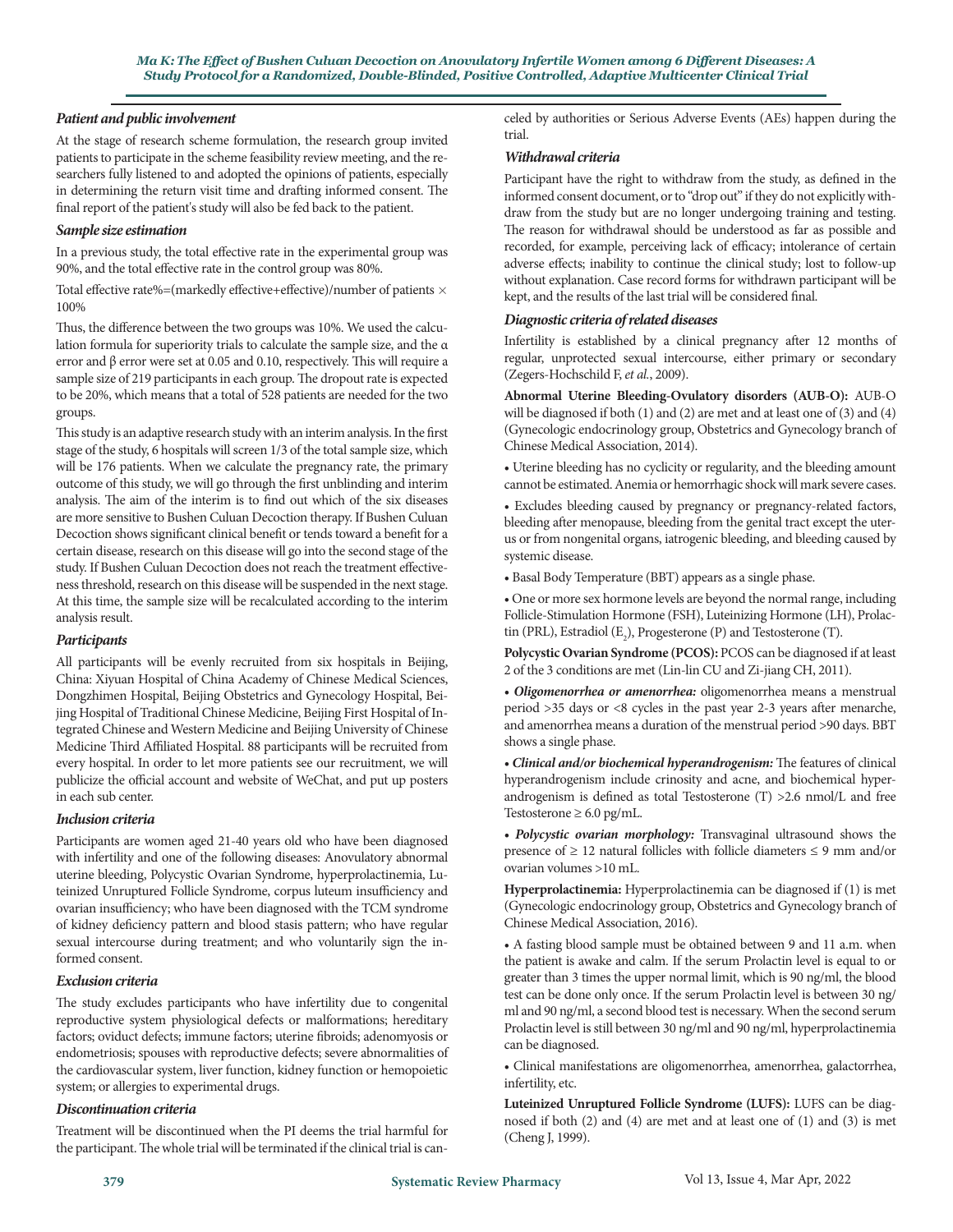• Regular menstruation with double-phased BBT.

• Daily transvaginal ultrasound shows one of the following:

*a. Small follicle luteinization type:* follicle volume does not change on the estimated ovulation day, with the intrafollicular spot fading away;

*b. Follicle-retention type:* follicle volume remains at 25 mm in diameter on the estimated ovulation day, and the wall of the follicle cyst thickens gradually. Strong echogenic dots appear 2-4 days from the estimated ovulation day and then fade away gradually.

*c. Follicle continuous enlarging type:* The diameter of the follicle is 31- 50 mm on the estimated ovulation day, without free fluid in the Douglas pouch.

• Fasting blood sample for assaying sex hormones shows that serum Progesterone at the mid-luteal phase reaches the postovulation range.

• Qualified BBT, ultrasound image and blood test result continue for at least two menstrual periods.

**Corpus luteum insufficiency:** Corpus luteum insufficiency can be diagnosed if (1) is met and at least one of (2) and (3) is met (Sun Y, *et al.*, 2015).

• The menstrual period is less than 21 days, or the menstrual phase is longer than 7 days with vaginal spotting before menstruation. Patients may have a history of early spontaneous abortion.

• BBT shows that the duration of the luteal phase is less than 11 days, or the descent of BBT from the high-temperature phase is flat.

• Fasting blood samples for assaying sex hormones taken 5-9 days before menstruation show that the serum Progesterone level is lower than the normal range.

**Premature Ovarian Insufficiency:** POI can be diagnosed if (1) and (2) are met (Eshre Guideline Group on POI, *et al.*, 2016).

• Oligo-amenorrhea for at least 4 months.

• FSH>25 IU/I on two occasions >4 weeks apart.

## *Blinding*

A central randomization system and random envelopes will be used to allocate patients. We will use a two-grade double-blind, double-dummy design, and the first-grade blinding will ensure that all experimental drugs and control drugs have the same external packing so that both primary investigators and participants will not know which one the participant takes until the unblinding stage. The second-grade blinding refers to the random number and blinding code.

## *Randomization*

Using the stratified block randomization method, a special researcher at the Institute of Basic Research in Clinical Medicine, China Academy of Chinese Medical Sciences (IBRCM, CACMS) is responsible for compiling the number sequence table in turn, generating random numbers through SAS 9.3 Statistical Software, determining them in the form of documents after coding, and keeping them by special personnel after sealing. According to the grouping results obtained, the clinical investigator gives the corresponding drugs to the patient according to the subject sequence number and drug number.

#### *Allocation concealment*

The blind codes will be sealed and kept secure at IBRCM. The first-grade unblinding will be done before data analysis, and the second-grade unblinding will be done after we calculate the statistical results.

## *Interventions*

Eligible patients will be randomly allocated into one of the two arms.

**Experimental group:** Bushen Culuan Decoction containing the ingredients of *Ligustrum lucidum*, dodder, Xianling spleen, *Morinda officinalis*, *Eupatorium adenophorum, Salvia miltiorrhiza, Angelica sinensis, Ligusticum chuanxiong*, red peony, raw dandelion (made by Beijing Tcmages Pharmaceutical Co, Beijing) with clomiphene citrate placebo tablets (made by the drug manufacturing department of Xiyuan Hospital). Both drugs will be started on day 5 after a spontaneous menstrual period or after vaginal withdrawal bleeding following Progesterone (100 mg twice a day for 6 days, Zhejiang Xianju Pharmaceutical Co, Taizhou) if the participant does not have a regular menstrual period. Bushen Culuan Decoction will be taken at 13 g three times a day for 14 days, while clomiphene citrate placebo tablets will be taken at 50 mg once a day for 5 days. Each treatment cycle will contain 3 menstrual periods. If the participant regains regular ovulation at the end of the first her treatment will end, and if not, she will start the second treatment cycle. All treatments will be terminated after 2 treatment cycles. If the participant is pregnant, all treatment will be stopped, and she will be moved into the follow-up stage.

**Control group:** Clomiphene citrate tablets with Bushen Culuan Decoction placebo treatment (made by Beijing Tcmages Pharmaceutical Co, Beijing). Clomiphene citrate tablets (Fertilan*®*, Codal Synto Ltd. Cyprus) will be taken at 50 mg once a day for 5 days, while Bushen Culuan Decoction placebo will be taken at 13 g three times a day for 14 days. The starting time, termination time and treatment cycle will be the same as those of the experimental group.

# **RESULTS AND DISCUSSION**

## *Study-specific visits and procedures*

The whole experiment for every participant will involve treatment with Bushen Culuan Decoction+clomiphene citrate placebo or clomiphene citrate+Bushen Culuan Decoction placebo for three menstrual periods or six menstrual periods *(Figure 1)*. Every participant will attend up to five visits, including the screening visit, baseline visit, treatment visit, end-of-treatment visit, and follow-up visit. The overview of the study visits is shown in *Table 1*. All concomitant medications and Adverse Events will be recorded at every visit.

**Table 1: Overview of study visits**

| Different examinations                  | <b>Screening</b> | <b>Baseline</b> | <b>Treatment visit</b>                 |                                |                                        |                                | End-of-            | Follow-up |
|-----------------------------------------|------------------|-----------------|----------------------------------------|--------------------------------|----------------------------------------|--------------------------------|--------------------|-----------|
|                                         | visit            | visit           | $1st$ and $2nd$<br>menstrual<br>period | $3rd$ men-<br>strual<br>period | $4th$ and $5th$<br>menstrual<br>period | $6th$ men-<br>strual<br>period | treatment<br>visit | visit     |
| Physical examination                    |                  |                 |                                        |                                |                                        |                                |                    |           |
| Basal Body Temperature (BBT)            |                  |                 |                                        |                                |                                        |                                |                    |           |
| Fasting blood sample for safety profile |                  |                 |                                        |                                |                                        |                                |                    |           |
| Urine routine test for safety profile   |                  |                 |                                        |                                |                                        |                                |                    |           |
| ECG for safety profile                  |                  |                 |                                        |                                |                                        |                                |                    |           |
| Pregnancy test                          |                  |                 |                                        |                                |                                        |                                |                    |           |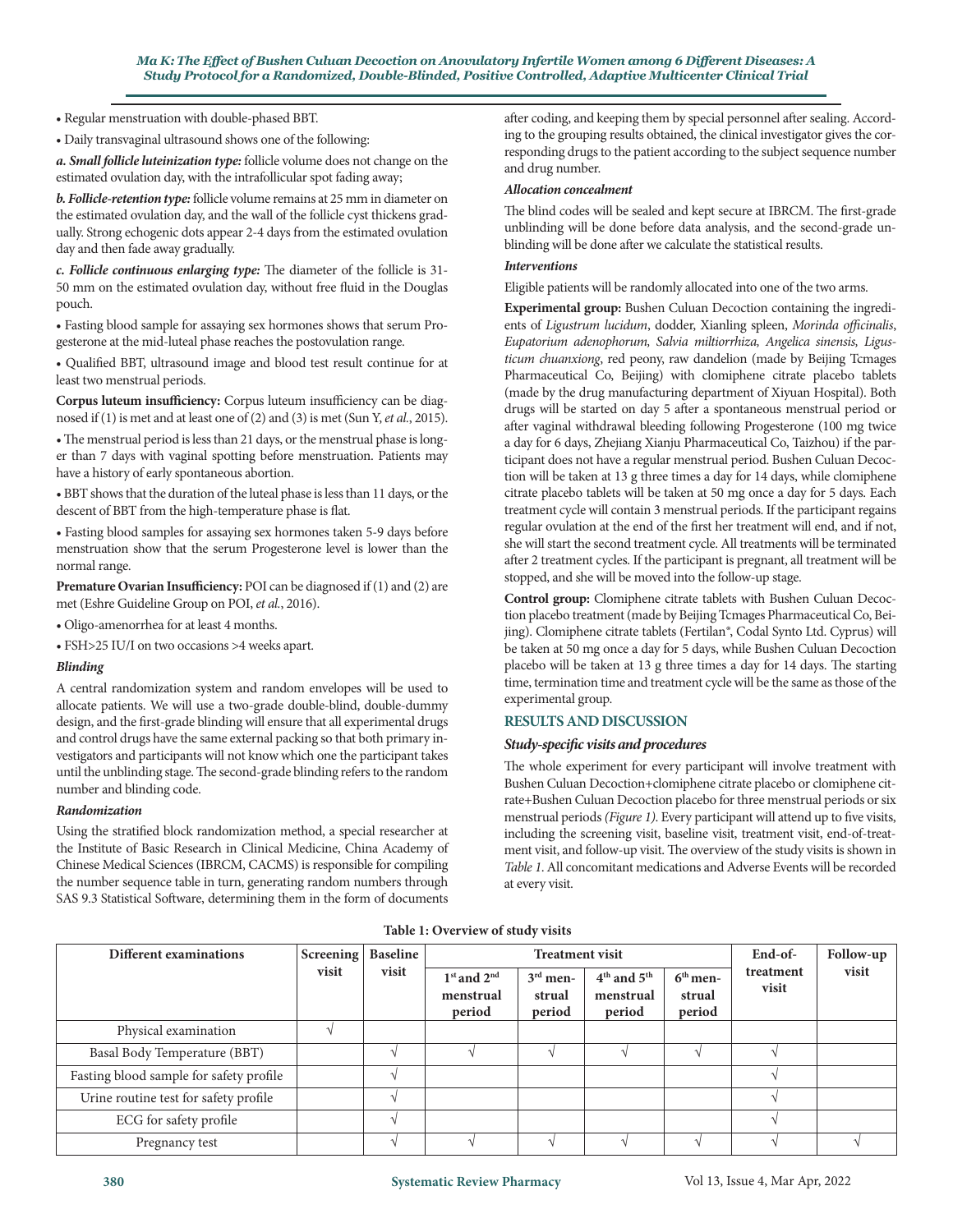#### *tile Women among 6 Different Diseases: A Ma K: The Effect of Bushen Culuan Decoction on Anovulatory Infer Study Protocol for a Randomized, Double-Blinded, Positive Controlled, Adaptive Multicenter Clinical Trial*

| Fasting blood sample for sex hormone<br>steroids                           |  |  |  |  |  |  |  |
|----------------------------------------------------------------------------|--|--|--|--|--|--|--|
| Transvaginal ultrasound for ovulation<br>monitoring                        |  |  |  |  |  |  |  |
| Blood sample for AMH and INHB                                              |  |  |  |  |  |  |  |
| Transvaginal ultrasound                                                    |  |  |  |  |  |  |  |
| Coagulation indicator                                                      |  |  |  |  |  |  |  |
| Traditional chinese medicine symptom<br>score                              |  |  |  |  |  |  |  |
| Pregnancy and neonatal record                                              |  |  |  |  |  |  |  |
| Query for adverse events and concomi-<br>tant medications                  |  |  |  |  |  |  |  |
| Note: ECG: Electrocardiogram; AMH: Anti-Mullerian Hormone; INHB: Inhibin B |  |  |  |  |  |  |  |

## *Screening visit*

Every participant who is willing to join in the study will have a face-toface consultation with one of the clinical investigators to verify that they meet the basic inclusion criteria, such as age, reproductive history, sexual intercourse condition, etc. Those who are eligible will be scheduled for a screening visit.

Every participant will get a Basal Body Temperature (BBT) form once she has joined the study. The BBT will be monitored and recorded on the form by the participant herself every morning from the day after the screening visit, and the result will be recorded in the CRF at every visit from the baseline visit.

**General history:** Birth date (yyyy/mm/dd), height (to the nearest 0.1 cm), weight (to the nearest 0.1 kg), whether the participant has a physical job, and whether she is a smoker will be recorded.

**Fertility history:** We will record the participant's information, including the duration of infertility with normal intercourse, the number of pregnancies, the number of spontaneous abortions, the number of artificial abortions, and embryo damage.

**Menstrual history:** The age of menarche, the durations of the menstrual period and menstruation, and the date of Last Menstruation Period (LMP) of the participant will be recorded. We will also obtain information about the relevant treatment, including the treatment duration and medication she used.

## *Diagnosis of the 6 diseases*

The participant must have a diagnosis of one of the 6 diseases based on the diagnostic criteria mentioned above.

## *Exclusion of other infertility factors of the couple*

Every participant will be confirmed to have no congenital reproductive system malformation, uterine fibroid, adenomyosis or endometriosis. The tubal patency and the semen quality of her partner will be confirmed to be satisfactory to get pregnant. Both the woman and her partner must have normal results of routine chromosome screening.

#### *Baseline visit*

Each participant who is eligible for the study as screened in the last step will be scheduled for a baseline visit. We will collect general vital signs, safety index and effectiveness index before the treatment in this stage.

## *General vital signs*

The general vital signs collected will include body temperature, pulse, respiratory frequency and blood pressure (systolic blood pressure/diastolic blood pressure).

*Safety index* 

Fasting blood samples will be collected for testing routine blood tests, including Red Blood Cells (RBC), Hemoglobin (Hb), White Blood Cell (WBC), and Platelet (PLT). Liver and renal function tests will include glutamic-pyruvic transaminase (ALT), glutamic-oxalacetic transaminase (AST), Bilirubin (BIL), Blood Urea Nitrogen (BUN) and Creatinine (Cr). A urine sample will be collected for White Blood Cells (WBC-M) (highpower field), Red Blood Cells (RBC-M) (high-power field), and Protein (PRO). An Electrocardiogram (ECG) will be taken for routine heart function.

### *Effectiveness index*

The effectiveness index is divided into 6 parts.

**• Date and duration of LMP and BBT analysis:** BBT will be analyzed by the clinical investigator, and the result will be categorized as single-phase, double-phase or atypical double-phase, along with the duration of the high-temperature phase.

 $\bullet$  Sex hormone: Sex hormones, including FSH, LH, PRL,  $\mathrm{E}_2$ , P and T, will be taken one or two times before the baseline visit and will be recorded at the baseline visit. The first blood sample collection will be in the follicular phase of the menstrual period, which is day 3-5 of the menstrual period. The second blood sample collection will be at the ovulatory phase, as confirmed by a positive ovulation test result. If the participant does not have a typical menstrual period or cannot identify the ovulatory phase, she will take the blood sample once and record the date of LMP.

**• Serum Inhibin-B (INH-B) and Anti-Mullerian Hormone (AMH):** These two indicators will not significantly change within a menstrual period, so we will take them at the same time as the first collection of sex hormones.

**• Coagulation indicators:** Blood samples will be collected at the same time as the first collection of sex hormones in order to measure coagulation indicators, including Prothrombin Time (PT), Thrombin Time (TT), Activated Partial Thromboplastin Time (APTT), and Fibrinogen (FIB).

**• Transvaginal ultrasound:** The first transvaginal ultrasound will be done 3-5 days after the menstrual bleeding has ended. The information collected at this time will be uterine and bilateral ovarian volumes, the thickness and type of endometrium, bilateral ovarian antral follicle count, uterine and bilateral ovarian peak-systolic flow velocity, pulsatility index and resistance index. On the 12<sup>th</sup> day of the menstrual period, the participant will start to monitor the ovulation every day, and the size of the dominant follicle will be recorded.

**• Traditional Chinese Medicine symptom score:** The clinical investigator will show the participant the form and explain every detail to ensure that the participant fully understands it and let her choose every answer. The form is shown in *Table 2*.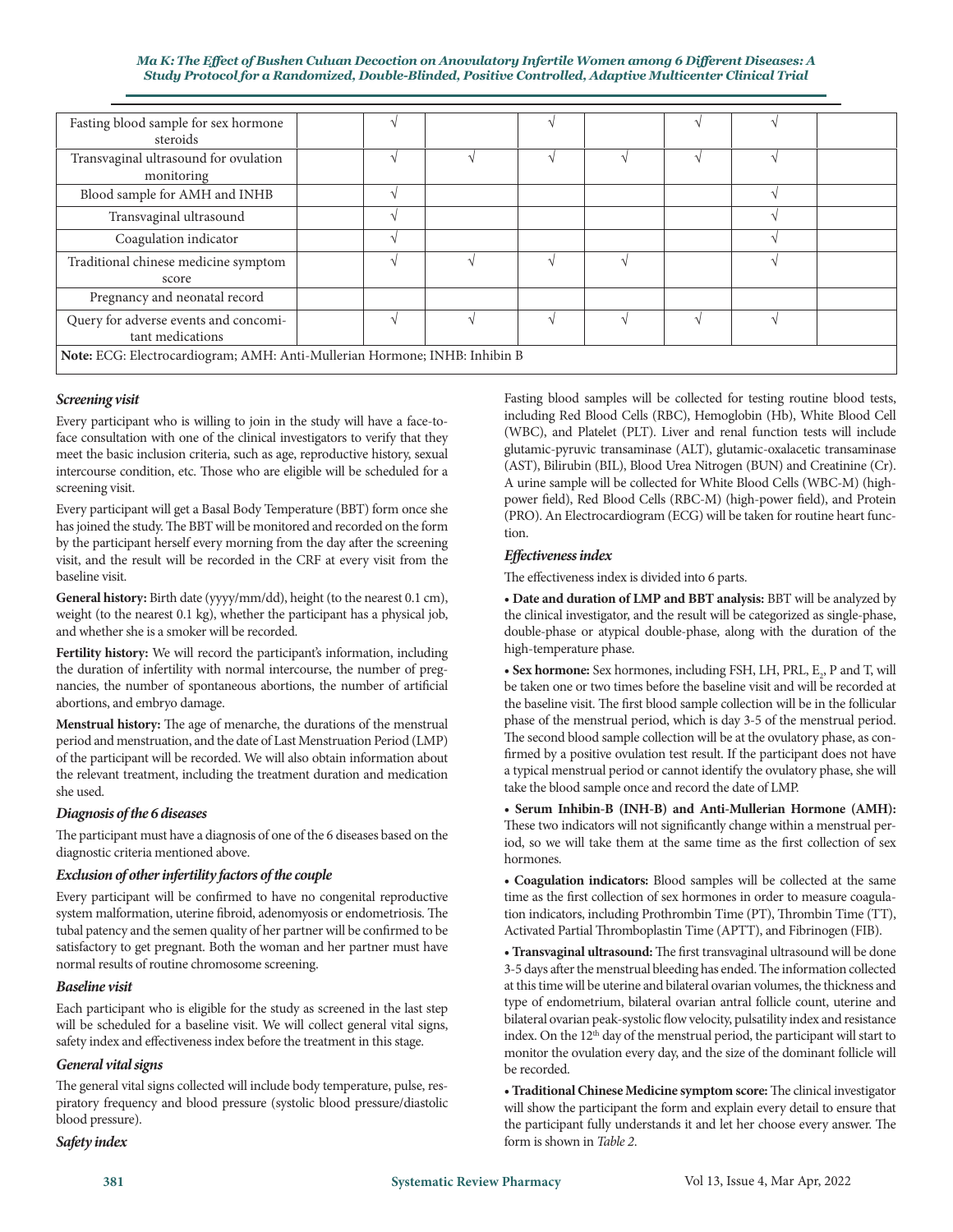| <b>Examinations</b>                      | Characteristics                                                                                                                                                                                                                                                                              |
|------------------------------------------|----------------------------------------------------------------------------------------------------------------------------------------------------------------------------------------------------------------------------------------------------------------------------------------------|
| Physical examination                     | weight and height for BMI; acne and hair observation                                                                                                                                                                                                                                         |
| Fasting blood samples for safety profile | RBC, Hb, WBC, PLT, ALT, AST, BIL, BUN, Cr                                                                                                                                                                                                                                                    |
| Urine routine test for safety profile    | WBC-M, RBC-M, PRO                                                                                                                                                                                                                                                                            |
| Pregnancy test                           | It will be tested if the high-temperature phase of BBT continues for more<br>than 14 days in a menstrual period, or the menstrual period is longer<br>than 28 days                                                                                                                           |
| Fasting blood samples for sex hormones   | FSH, LH, PRL, E., P, T                                                                                                                                                                                                                                                                       |
| Transvaginal ultrasound                  | Uterine and bilateral ovarian volumes, endometrial thickness and type,<br>ovarian volume, antral follicle count, and sizes of ovarian cysts or devel-<br>oping follicles. Peak-systolic flow velocity, PI and RI of uterus and ovaries                                                       |
| Coagulation indicator                    | PT, TT, APTT, FIB                                                                                                                                                                                                                                                                            |
|                                          | Note: BMI: Body Mass Index; RBC: Red Blood Cells; Hb: Hemoglobin; WBC: White Blood Cells; PLT: Platelets; ALT: Glutamic-pyruvic transaminase;<br>ACT. Clutenia avelacetic tecnocuriness, DH, Dilimbia, DHM, Dland Here Mitrogen, Cu, Cusetining, DDC, M, Ded Dland, Celle (bigh novem Celd). |

## **Table 2: Traditional Chinese medicine symptom score**

AST: Glutamic-oxalacetic transaminase; BIL: Bilirubin; BUN: Blood Urea Nitrogen; Cr: Creatinine; RBC-M: Red Blood Cells (high-power field);  $\rm WBC\text{-}M$ : White Blood Cells (high-power field); PRO: Protein; FSH: Follicle-Stimulating Hormone; LH: Luteinizing Hormone; PRL: Prolactin; E<sub>2</sub>: Estradiol; P: Progesterone; T: Testosterone; PT: Prothrombin Time; TT: Thrombin Time; APTT: Activated Partial Thromboplastin Time; FIB: Fibrinogen; PI: Pulsatility Index; RI: Resistant Index

After all the above information is recorded, the participant will be given a package of medication. The methods of taking the medicines are shown on the pack and will be explained by the clinical investigator. The clinical investigator will also instruct the participant in how to have effective intercourse during the ovulatory phase and how to deal with any possible problems she may face, and then make an appointment for the next visit.

### *Treatment visit*

After getting the medication package, every participant will start medical treatment on Day 5 of the 1<sup>st</sup> menstrual period and visit the clinical investigator on Day 25 of the 1<sup>st</sup> menstrual period or on Day 1 of the 2<sup>nd</sup> menstrual period if the menstrual period duration is less than 25 days. In every treatment visit, relevant information about the participant will be recorded, and she will be given the medication package for the next menstrual treatment period.

In the 1<sup>st</sup> and 2<sup>nd</sup> menstrual periods, the participant will start to monitor ovulation every day from the 12<sup>th</sup> day of menstruation, and the size of the dominant follicle will be recorded. If there is ovulation, a urine pregnancy test will be performed to exclude pregnancy. If there is no pregnancy, the treatment will be continued in the next period. The detailed medication use status, the date and duration of the last menstruation period along with BBT, and ovulation monitoring results will be recorded, and the Traditional Chinese Medicine symptom score will be evaluated.

In the 3rd menstrual period, serum sex hormones at the ovulatory phase will be tested and recorded in addition to all information collected in the previous period. If there is no ovulation, the blood sample for sex hormone testing will be collected on the 15<sup>th</sup> day of the menstrual period.

After treatment for 3 periods, we will analyze the ovulation of every participant. The participant will be considered to have regained regular ovulation successfully if she had ovulation in all of the past 3 periods. The treatment of the participant will be terminated, and she will have an endof-treatment visit and then move forward into the follow-up stage. If the participant ovulates fewer than 3 times, she will go into the second treatment cycle.

For every participant in the second treatment cycle, she will have a 4<sup>th</sup>, 5<sup>th</sup> and  $6<sup>th</sup>$  treatment visit. The procedures of the  $4<sup>th</sup>$  and  $5<sup>th</sup>$  treatment visits will be the same as those of the  $1<sup>st</sup>$  and  $2<sup>nd</sup>$  visits, and the  $6<sup>th</sup>$  visit will be the same as that of the  $3^{\text{rd}}$  visit. After the  $6^{\text{th}}$  menstrual period treatment, all participants will stop treatment and move into the next stage regardless of whether they recover regular ovulation.

If the participant gets pregnant in the treatment process, she will stop the treatment immediately and move into the end-of-treatment visit and follow-up stage.

## *End of treatment visit*

The information to be collected and the procedure will be the same as in the baseline visit, including general vital signs, safety index and effectiveness index. If the participant is pregnant, the transvaginal ultrasound will be skipped. The clinical investigator will inform every unpregnant participant that she will be contacted by phone every three months to have a follow-up visit until she is pregnant or until 12 months after the end of treatment. If the participant is pregnant in the treatment or follow-up stage, phone follow-up will be continued until there is a pregnancy outcome.

## *Follow-up visit*

After the end-of-treatment visit, participants who are not pregnant will come to follow-up visits every three months. In each visit, we will record the date and duration of the last menstrual period, her pregnancy situation, and a simple questionnaire for Traditional Chinese Medicine symptoms. For participants who are pregnant already, we will keep in touch with them until there is a pregnancy outcome.

The pregnancy outcomes are divided into:

- Natural labor
- Cesarean section
- Biochemical pregnancy
- Spontaneous abortion
- Artificial abortion

For (1) and (2), we will record the weight, height, head circumference and Apgar score of the newborn. For (4) and (5), the precipitating factors and relevant medical report are required to be offered by the participant.

## *Outcome measures*

Primary outcome: Pregnancy rate (confirmed by serum Beta Human Chorionic Gonadotropin (β-HCG) positivity)

#### **Secondary outcomes:**

- Ovulation rate
- Basal Body Temperature
- $\bullet$  Serum sex hormones-FSH, LH, PRL,  $\text{E}_{2}$ , P, T
- Serum AMH and inhibin B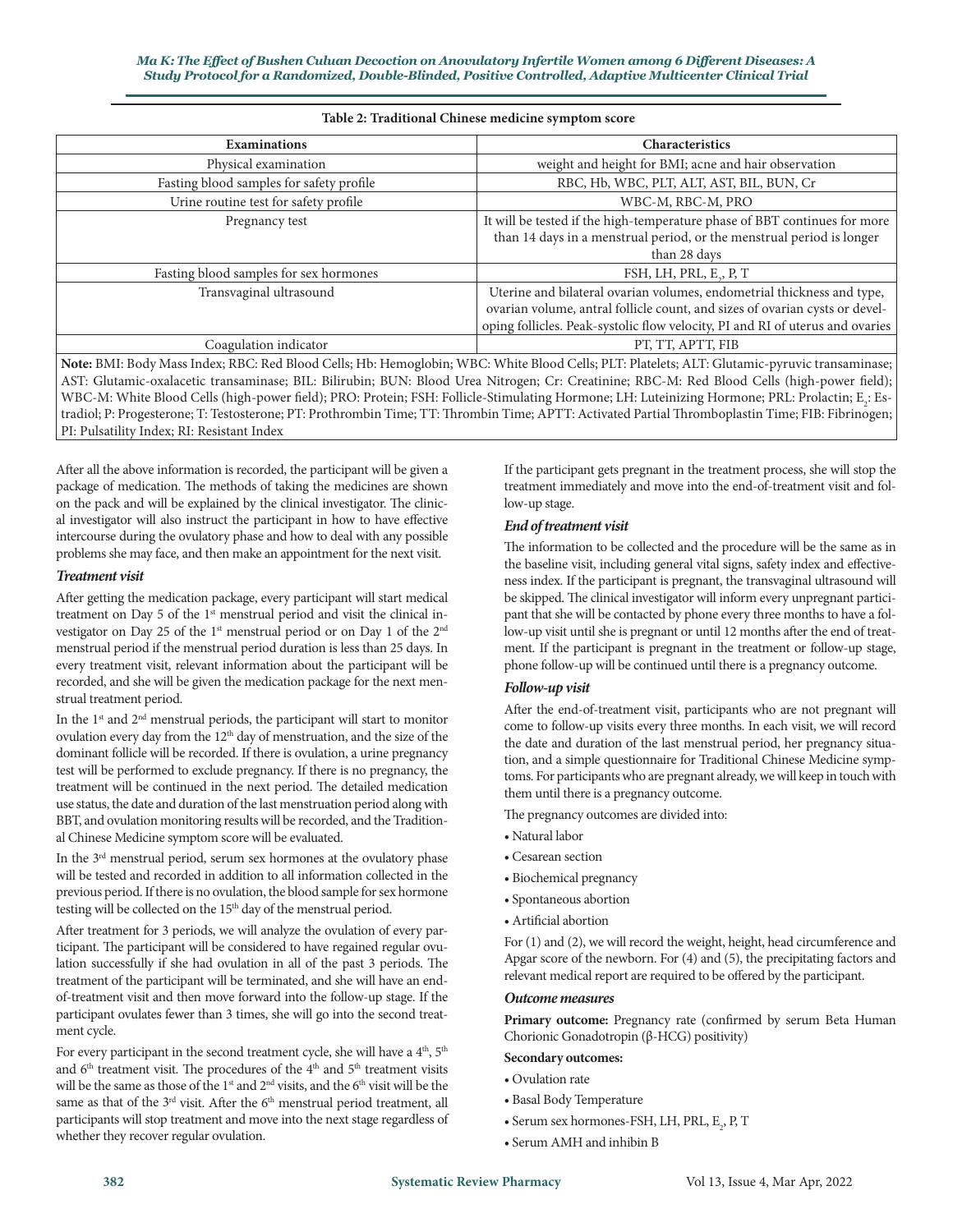- Uterine and bilateral ovarian volumes at the early follicle phase
- Thickness and type of endometrium at the early follicle phase
- Antral follicle count and the size of dominant follicle

• Peak-systolic flow velocity, pulsatility index and resistance index of the uterus and bilateral ovaries

- Serum coagulation indicators
- Traditional Chinese Medicine symptom score

## *Safety analysis*

Safety will be analyzed by Adverse Events (AEs); laboratory tests, including routine blood and urine tests, liver and renal function tests; and ECG. AEs will be recorded at every visit, and the other tests will be done at the baseline visit and end-of-treatment visit. Every AE will be recorded in detail, including the starting time and ending time, severity, characteristics (continuous or paroxysmal, and the frequency), any relationship with the drugs used in the study, the outcome, use or nonuse of corrective treatment, and whether the woman drops out of the study because of the AE. In this study, common AEs will include nausea, loose stool with dark color, and mild pain in the lateral lower abdomen on ovulation day, which are not expected to be severe and have no need of intervention. If the participant has Serious Adverse Events (SAEs) leading to extended hospitalization, death, or a status that the Pulsatility Index (PI) considers unsuitable for further study, she will be removed from the trial as soon as possible and provided proper treatment. Every SAE will be recorded in the CRF and reported to the ethics committee and related health administrative department.

 The degrees of safety analysis are divided into 4 grades according to the AE and the safety index profile:

**• Grade 1:** The participant is safe without any AE. There is no abnormal result in the safety index.

**• Grade 2:** The participant is relatively safe with a mild AE. The adverse reaction has no need of treatment, and the participant can continue the study. There is no abnormal result in the safety index.

**• Grade 3:** There is moderate AE, or there is a mildly abnormal result in safety index. The participant can continue the study after corrective intervention for the AE.

**• Grade 4:** The participant should be removed due to the SAE, or there is a moderate or serious abnormal result in safety index.

## *Data management and quality control of the data*

All original data will be recorded in Case Report Forms (CRFs). Two keyboard operators will type all data in the analysis system twice independently, and a verification of data consistency will be done. The data administrator will further examine the data by using a logical consistency check system to ensure the veracity of the data, and then the database will be locked for statistical analysis.

 All clinical investigators and relevant staff will be trained in Good Clinical Practice (GCP) and the study protocol before the study starts. After completing all training processes, they will receive authorization to perform the study.

## *Statistical analysis*

An independent statistician will use SPSS 21.0 (SPSS, Chicago, Illinois, USA) to analyze the data. The mean  $\pm$  SD will be used to describe normally distributed data, while medians with Interquartile Ranges (IQRs) will be used if the data are not normally distributed. The  $\chi^2$  test will be used for evaluating differences between dichotomous variables, while one-way analysis of variance or student's t-test will be used for evaluating continuous variables. The Mann-Whitney test will be used if the data are not normally distributed. A P value <0.05 will be considered statistically significant.

If there are dropouts from the study, the last-observation-carried-forward

principle will be used to compensate for the loss of data.

# **CONCLUSION**

The objective of this RCT is to evaluate whether Bushen Culuan Decoction enables a higher pregnancy rate than clomiphene citrate in women with anovulatory infertility and to identify the anovulatory diseases for which Bushen Culuan Decoction has higher effectiveness.

## **DECLARATIONS**

## *Trial status*

We are currently recruiting participants for this trial. The protocol was registered on ClinicalTrials.gov on 19 December 2018 with the identifier NCT03709849 and the unique protocol ID Z171100001017104. The date recruitment began was November 17, 2019, and the approximate date when recruitment will be completed will be February 20, 2022.

## *Ethics approval*

This study has been approved by the medical ethics committee of Xiyuan Hospital China Academy of Chinese Medical Sciences (No. 2017XLA037- 2). Ethical amendment approval will be required if the protocol needs to be modified.

### *Consent to participate*

Every patient who agrees to participate in the study must sign the Informed Consent Form (ICF). First, the clinical investigator will explain every detail relevant to the study to the potential participant, including the whole procedure; what the participant will do before, during and after the treatment; the benefits and risks she will face; how to deal with any possible Adverse Events; making sure the participant fully understands the study. Every participant will get one copy of the ICF after signing it, and then she can move into the screening stage.

#### *Protocol amendment*

An ethical amendment approval will be required if the protocol need to be modified.

## *Confidentiality*

All appropriate and necessary precautions will be taken to keep medical data and personal information permanently confidential.

## *Availability of data and materials*

The result of this study will be disseminated *via* peer-reviewed publications and conference presentation. All the data will be available upon request.

#### *Funding*

This study is funded by the Special Fund Project of Capital Clinical Characteristic Application Research Project (No.171100001017104) and the Fundamental Research Funds for the Central public welfare research institutes (No. Z0599). The funding body was not involved in the design of the study and will not have any role in the data collection, data analysis or data publication.

# *Authors' contributors*

KM, YS, JQH, XXT, RYW and GHW designed the protocol. YY and LJG wrote the draft. KM and YY conceived the study. YNY revised the manuscript critically for important intellectual content. LJG, YY and HXZ edited the manuscript and contributed to the final draft. BCY and CHZ were responsible for statistical analysis. KM is the director of the trial. All authors have carefully read and approved the final manuscript. The trial sponsor was responsible for the selection of research units, researchers and drug resources. The costs for purchasing CPMs and publishing the article are supported by the funders.

#### *Acknowledgments*

We gratefully acknowledge support from the Special Fund Project of Capital Clinical Characteristic Application Research Project (No. 171100001017104) and the Fundamental Research Funds for the Central